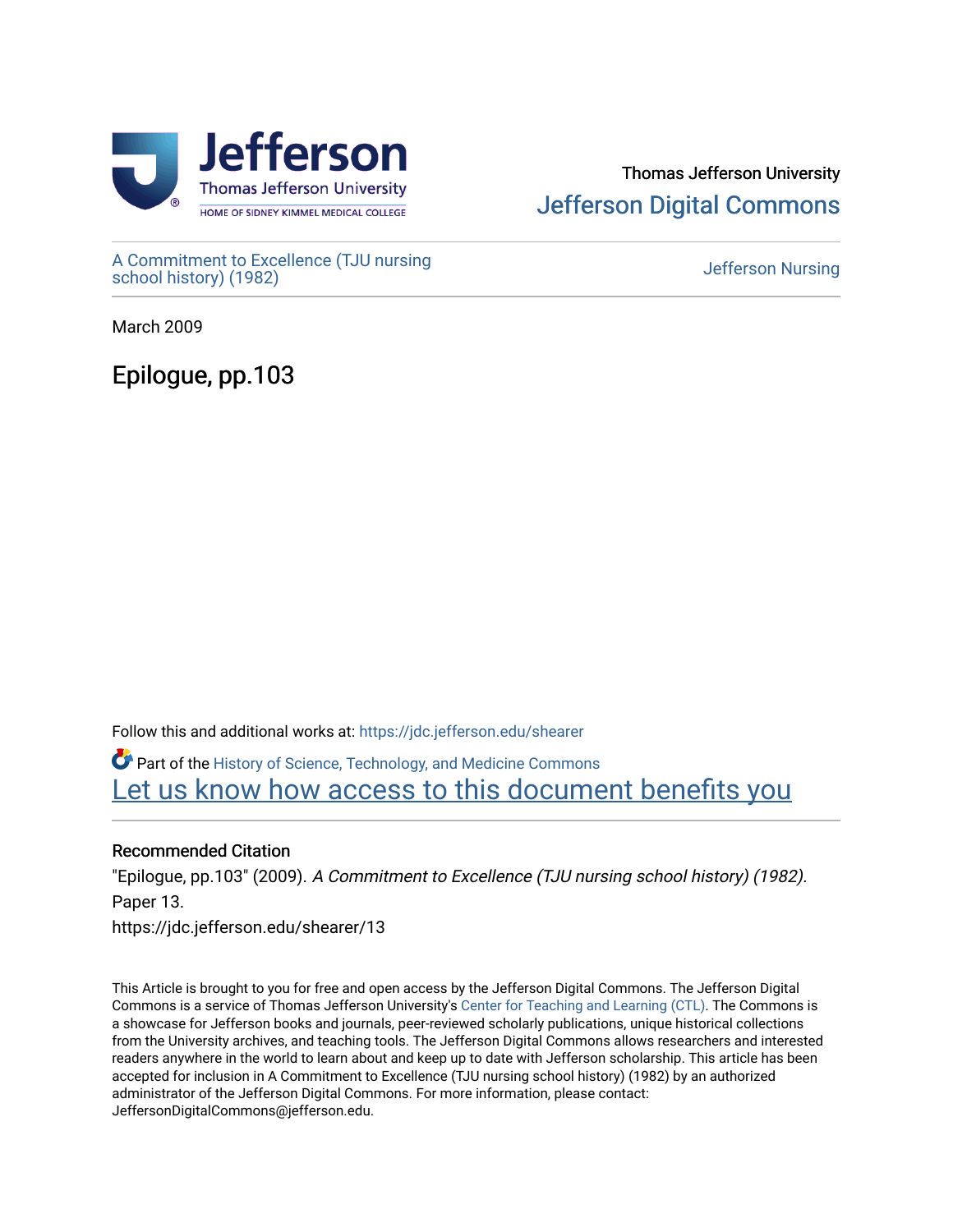## EPILOGUE

DESPITE A QUIXOTIC national economy with a corresponding lack of employment opportunities in many fields, America desperately needs nurses. The American Hospital Association estimates a national shortage of 100,000 RN's in hospitals alone, 88 percent of which cannot fill their full-time RN openings. The changing nature of hospital care with more emphasis on its intensive aspects and such new technologies as bone transplants, radical surgical interventions, burn therapy, neurosurgery, and cardiac surgery have greatly accelerated the need for highly skilled nurse practitioners.

### *Supply vs. Demand*

According to a fact sheet recently issued by the American Nurses' Association (ANA), there are 1.6 million registered nurses in the U.S. who hold licenses to practice. About 76 percent or 1.2 million of the total are currently employed in nursing. The remainder are working in other areas, seeking employment, raising young children, retired, or otherwise engaged. The majority of the active nurses, about 810,850, work in hospitals; 99,000 in nursing homes and extended care facilities; 81,000 in public health agencies and other community health settings; 70,000 in doctors' or dentists' offices; and 44,000 in student health services. About 65 percent, or 800,360, of the 1.2 million employed nurses have titles which could be considered as ranking them in the staff nurse category.

Health care administrators, beleagured by the persistent shortage of nurses, have resorted to all types of measures to alleviate the situation. Hospital stays have been shortened with greater use of outpatient facilities. On the other hand, those who remain hospitalized are usually more acutely ill and require a high degree of complex nursing care. More use is being made of agency nurses to supplement staff nurses. The major weakness of this expedient, though, is a lack of continuity in patient care. Even though the average salary of the hospital staff nurse has risen 9.8 percent from \$16,451 in November, 1980, to an estimated \$18,331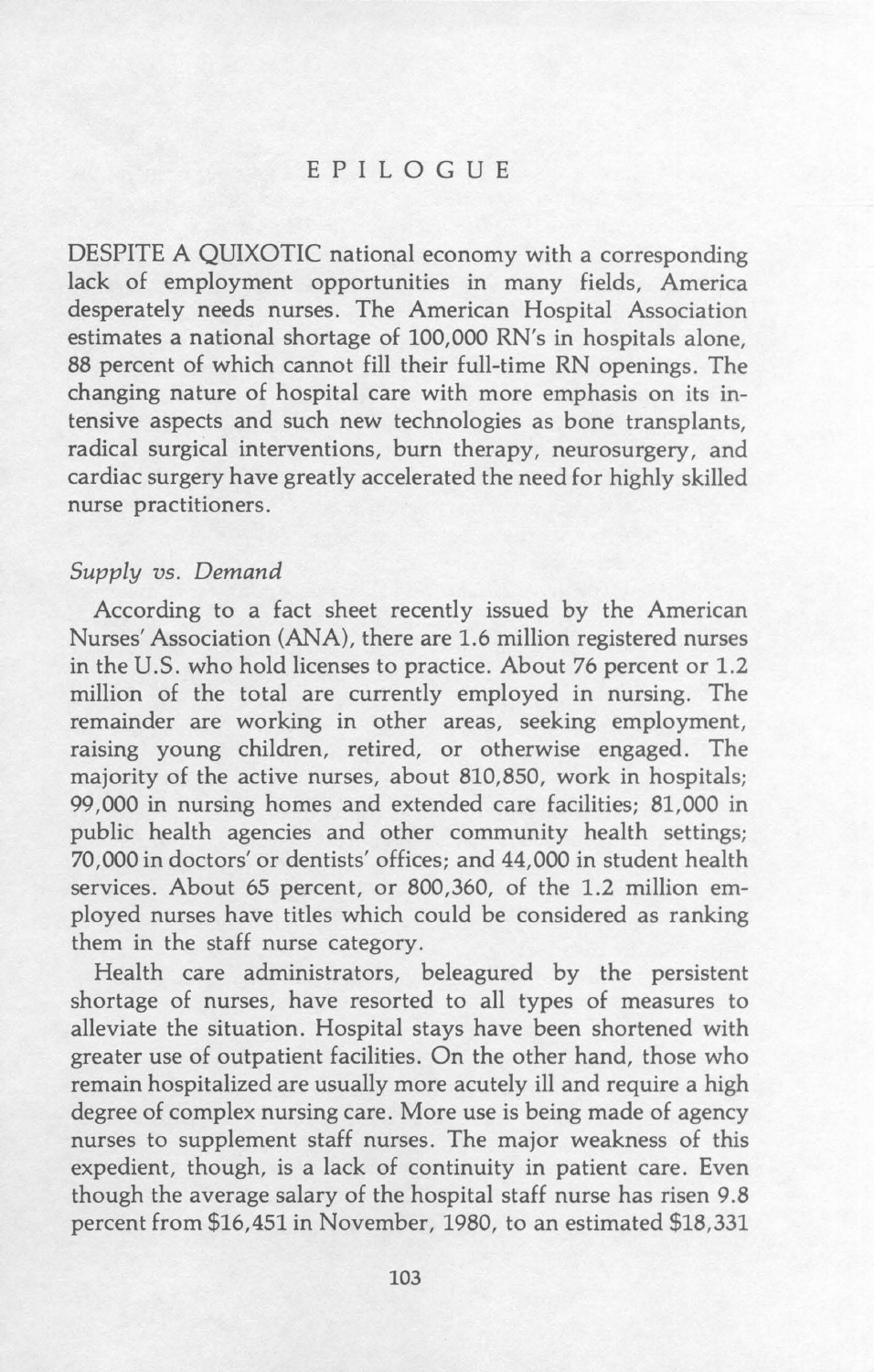in January, 1982, according to the ANA, the gap between supply and demand for nurses continues to widen at an alarming rate.

There are, of course, many well-publicized reasons for a nursing shortage that offers little hope of short-term solutions. Among those cited are the many other professions now open to women offering shorter educational preparation with superior financial rewards, a decline in the desire for service among the younger generation today, and discontent over low pay, limited advancement, and other factors. As a result, RN's across the nation have rebelled by dropping out of the profession in droves. It is estimated that 350,000 have left the field entirely. The turnover rate on nursing staffs is thought to be in the 35 to 60 percent range. In a few instances, nurses have actually taken to the picket lines to strike for better working conditions and pay.

The practicing nurse today with a good record and solid experience is in the driver's seat, and she is becoming more aware of her status as a professional. She is no longer the docile handmaiden of the physician and is finally gaining long overdue recognition for her talents and skills. Thomas Jefferson University Hospital has, for example, taken a bold step in this direction by the establishment of a "career ladder," which ranks nurses according to their expertise in handling patients, teaching other nurses, and doing research. The lowest rung on the three-step ladder is Clinical Nurse I for nurses fresh out of school. When they need help, they are encouraged to consult their fellow nurses who have achieved the higher ranks. Those nurses who want to advance beyond the third level may become administrators or clinical consultants. The new system has already succeeded in dropping the turnover rate for nurses at Jefferson to less than 18 percent from close to 50 percent just a few years ago.

#### *Quo Vadis?*

However admirable the efforts of Jefferson and other hospitals may be to retain their present nursing staffs and to "beef up" their recruiting campaigns, there is every indication that the current critical shortage of nurses will continue for many years to come. The shutdown of the diploma schools of nursing, which for most of this century supplied 85 percent of the nation's needs, bodes ill for the nursing sector of the health care industry. It will take at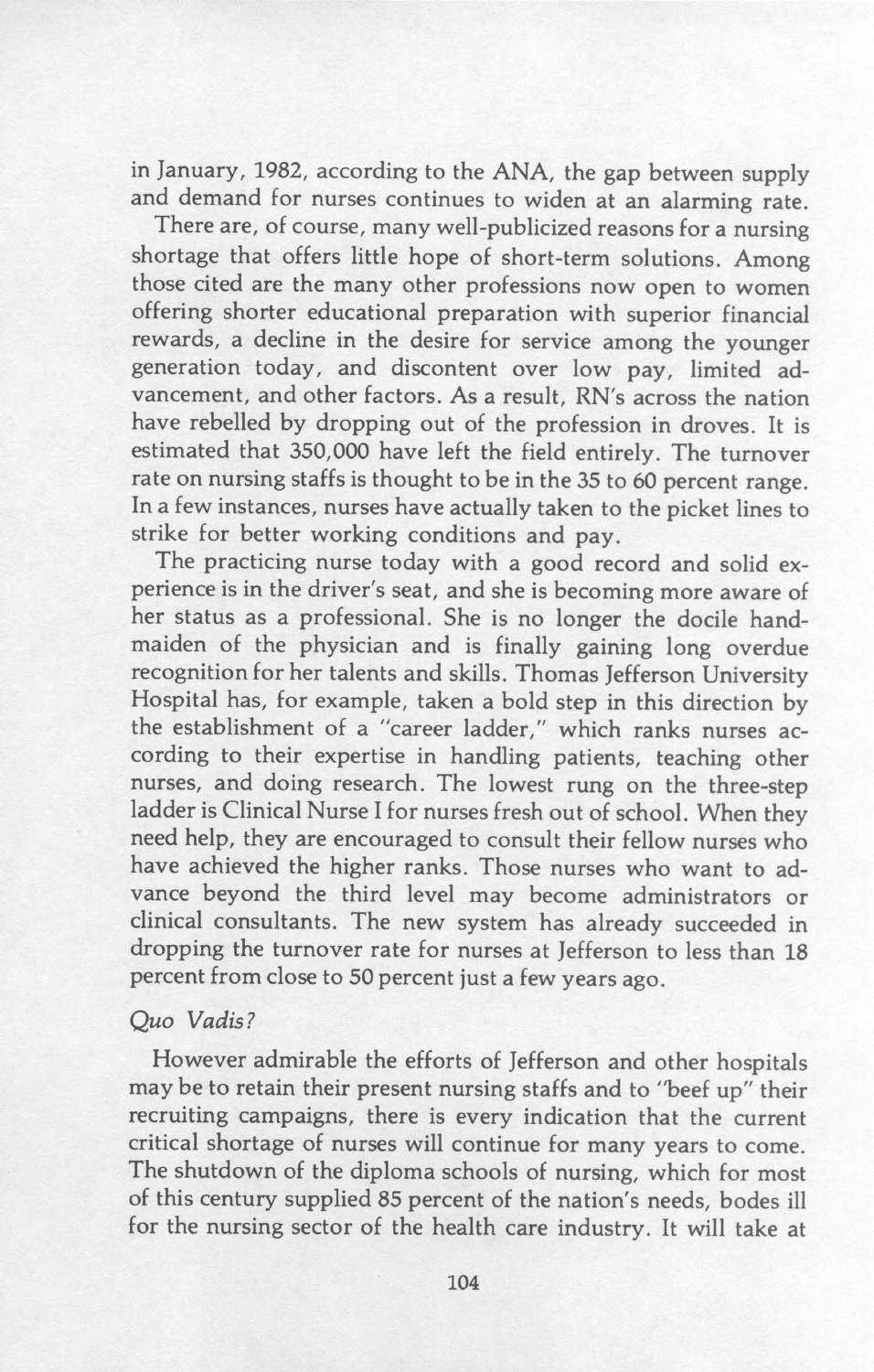least a decade or more before the community /junior college and baccalaureate degree nursing programs can even hope to fill partially the gaps in the ranks of nursing graduates left by the closed diploma schools.

There can be no real objection to the determination of the American Nurses' Association to upgrade nursing to being regarded in the public eye as a profession, rather than a mere vocation, with concordant higher educational requirements. It is to be hoped that the college-educated nurses of the future will not be trapped in a "Too many Chiefs, and not enough Indians" syndrome. When all is said and done, "hands-on" patient care remains paramount in nursing. This is an art which legions of diploma school nurses have refined throughout the years as a priceless legacy to posterity.